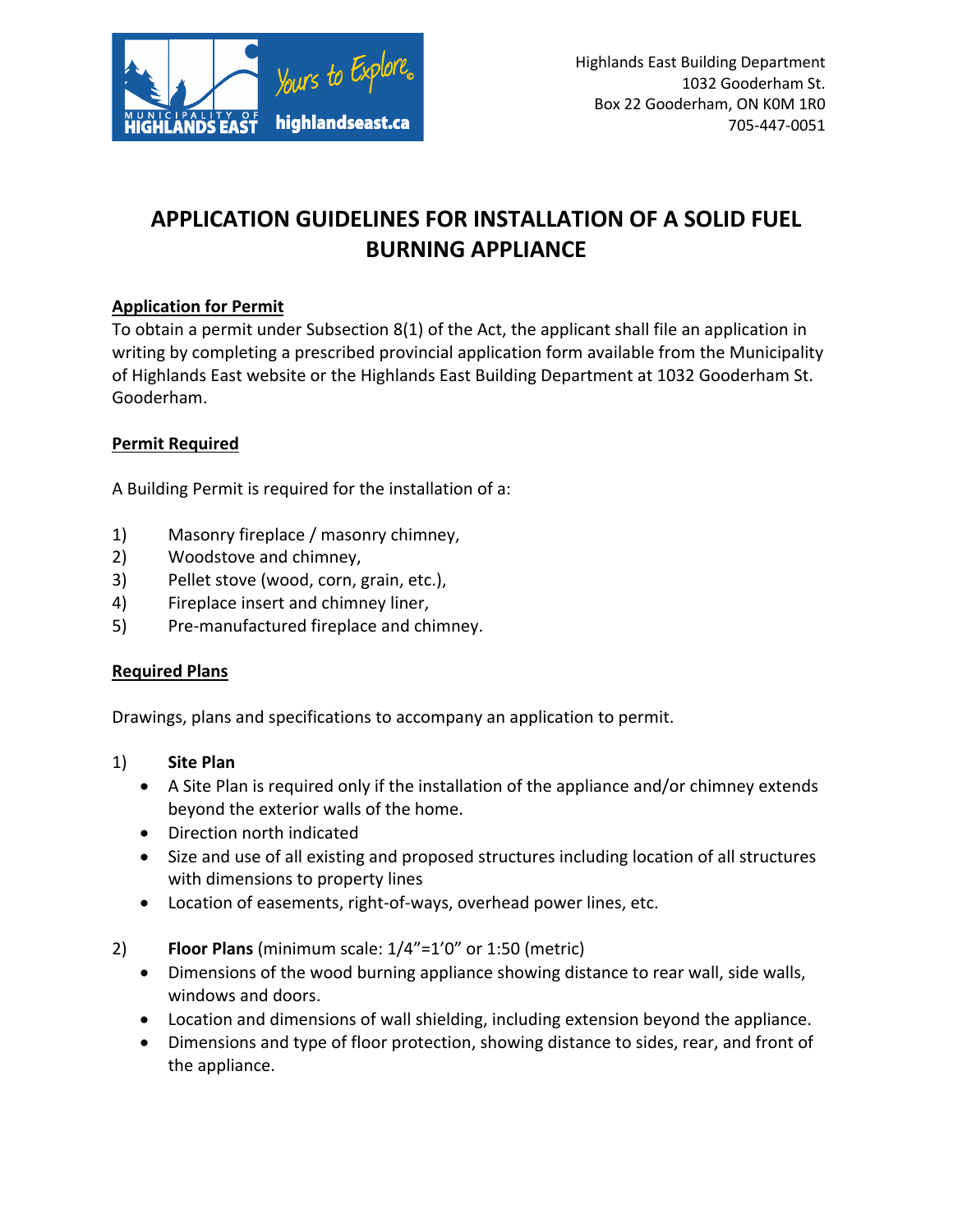- 3) **Cross Sections and Details** (minimum scale: 1/4"=1'-0" or 1:50 (metric)
	- Cross section showing floors, wall, roof, appliance, and chimney installation.
	- Show and describe wall and ceiling shielding if applicable, with dimensions.
	- Show clearances of appliance and chimney to wall and ceiling.
	- Show total height of chimney and height of chimney above any construction (i.e. roof) within 10 feet of the chimney.

### 4) **Product Specifications**

- Provide manufacturers specification and installation literature for the appliance.
- Provide manufacturers specification and installation literature for the chimney.
- Provide other product specifications/literature, such as manufactured heat shields.

## **General Notes:**

1) The permit application shall include 2 complete sets of fully dimensioned construction drawings. A non-refundable application fee of \$75.00, and a permit fee of \$100 shall accompany the application for permit.

- 2) All drawings and specifications are to be project specific.
- 3) All drawings are to be drawn to scale. The scale shall be noted on the drawings.

4) Required inspections are noted on the Mandatory Inspection Report. Inspections will be conducted within 2 business days from receipt of notice and only be conducted on the assigned days.

5) Any changes to the approved plans must be reviewed by the Building Department prior to commencement of construction.

6) A WETT certification shall be obtained for all installations and submitted to the Building Inspector at the time of final inspection, after which the permit shall be deemed closed.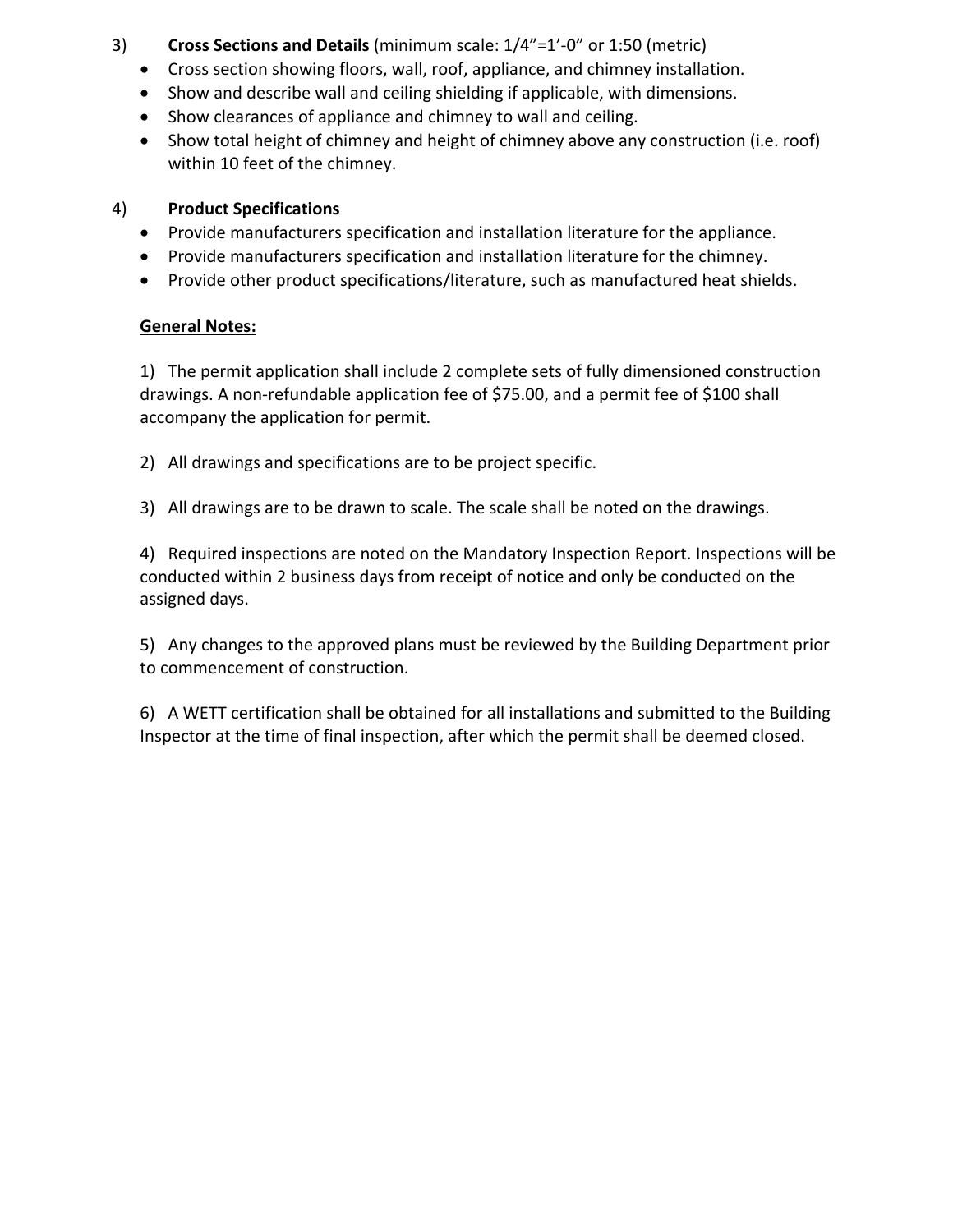

# Reference Diagram for Woodstove Installation